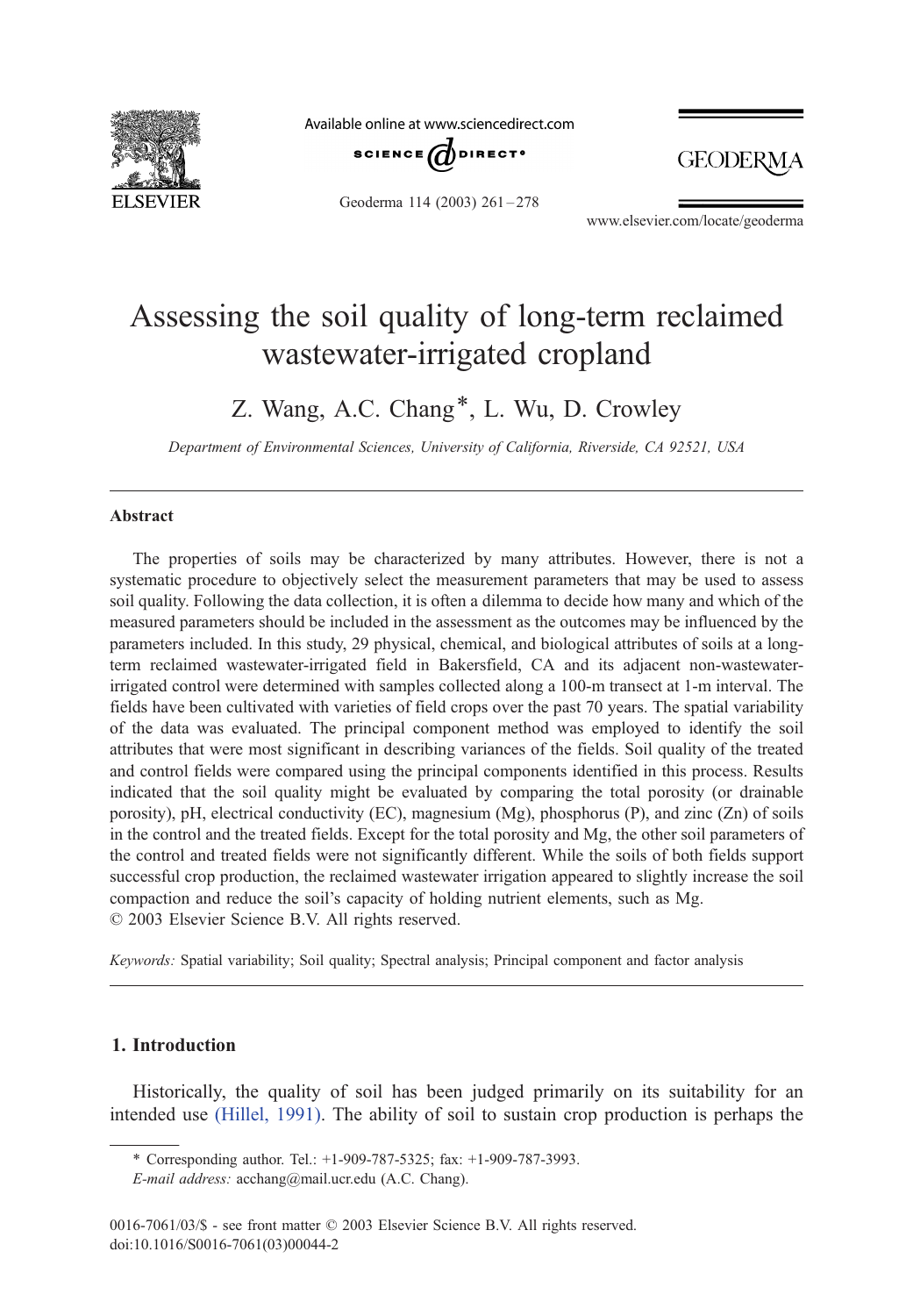oldest and the most commonly used criteria to judge soil quality [\(Warkentin, 1995\).](#page-17-0) Soil is the medium that supports plant growth, and modulates water, nutrients, and pollutants transport in the terrestrial environment. It also serves important ecological functions in sustaining a diverse and dynamic microbial community, cycling of biochemically essential elements, being the major sink for global atmospheric fallout of trace elements and toxic organic chemicals, and being the ultimate receptor of wastes. Logically, the connotations of soil quality should include environmental sustainability [\(Haberern, 1992; Doran and](#page-17-0) Parkin, 1994). Soil quality therefore must measure the capacity of soil to support ecosystem functions, to sustain biological productivity, to maintain environmental quality, and to promote plant, animal, and human health.

[Larson and Pierce \(1994\)](#page-17-0) outlined five major soil functions that may be used as criteria for judging soil quality, namely, ability to hold, accept, and release water to plants, streams, and subsoil (water flux), ability to hold, accept, and release nutrients and other chemicals (nutrients and chemical fluxes), promote and sustain root growth, maintain suitable soil biotic habitats, and respond to management and resist degradation. [Doran and](#page-16-0) Parkin (1996) suggested that, for practical purpose, soil quality be judged on soil's impacts on crop yields, erosion, ground water quality, surface water quality, air quality, and food quality [\(Karlen and Stott, 1994; Regannold and Palmer, 1995\).](#page-17-0) If a set of attributes is selected to represent the soil functions and if appropriate measurements are made, the data may be used to elaborate the soil quality [\(Heil and Sposito, 1997\).](#page-17-0) Soil quality evaluation often includes a large-scale and multiple-attribute field survey. In addition to the selection of measurement parameters, issues concerning spatial variability of the field must also be factored into the investigation [\(Wendroth et al., 1997\).](#page-17-0) The basic soil attributes selected and the processes they represented not only need to indicate these soil functions, but also need to account for the variability of the fields.

In this study, we examined the statistical characteristics and the internal relations of 29 soil attributes of samples obtained from a long-term reclaimed wastewater-irrigated field and its no-treatment control, and demonstrated the utility of the principal component and factor analysis method in selecting the most appropriate and minimal parameters for evaluating the soil quality.

#### 2. Materials and methods

#### 2.1. Sites and samples

Two crop production fields in Bakersfield, CA were selected for this investigation. The first field, designated as the treated field, was inside the 2000+ ha municipal farm that have been continuously cultivated and under reclaimed municipal wastewater irrigation for over 80 years ( $35^{\circ}18'05''$ N,  $118^{\circ}57'33''$ N). Treated wastewater from the City of Bakersfield that was stored in reservoirs were used to fulfill the seasonal demand of irrigation for barley (Hordeum vulgare), corn (Zea mays), cotton (Gossypium hirsutum), alfalfa (Medicago sativa), and sorghum (Sorghum vulgare). On the average, approximately 1.4 m of reclaimed wastewater has been applied annually. During this period of time, the wastewater collection and treatment system has continuously evolved in response to the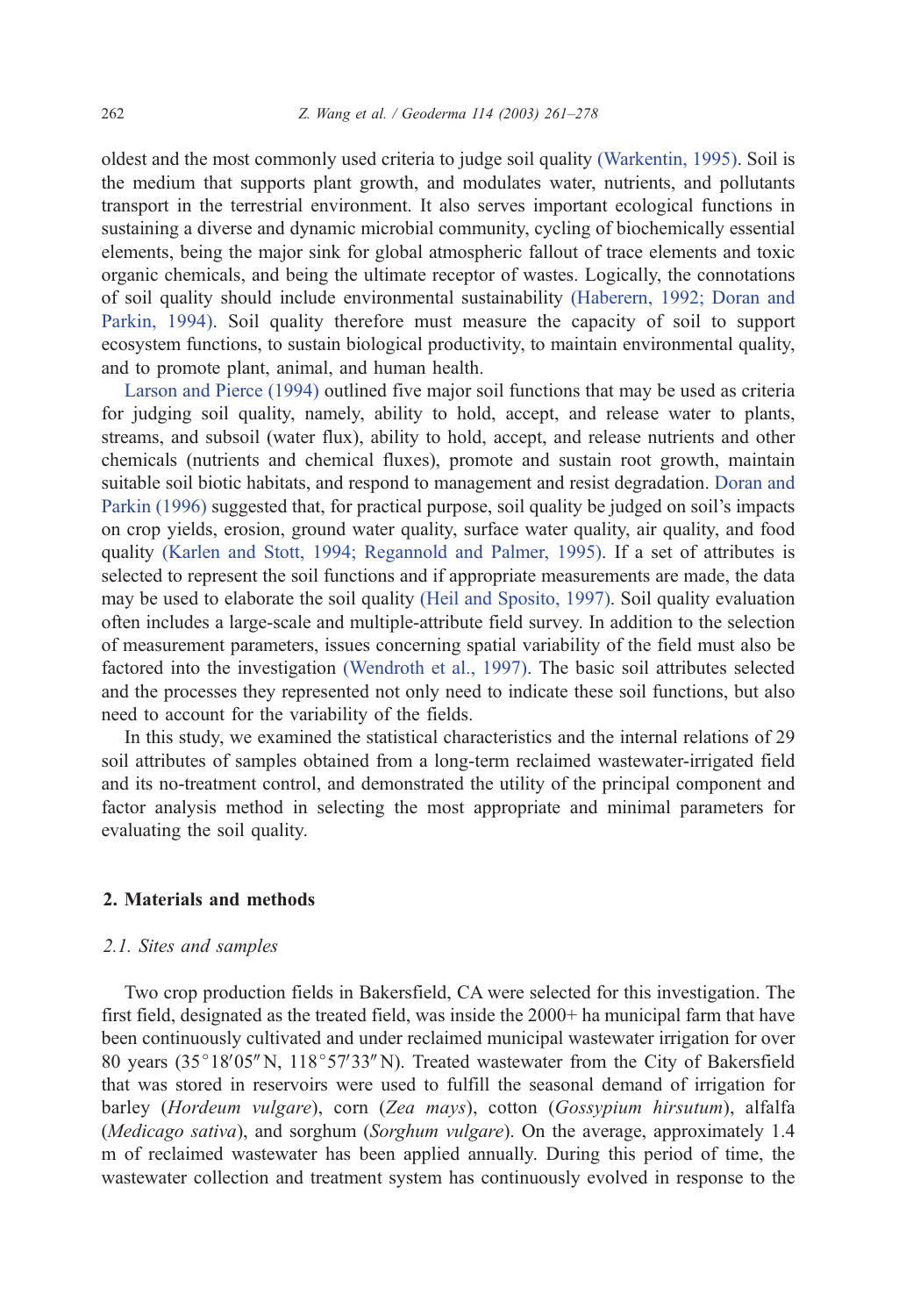growth of the city and the regulatory requirements. As inflows and outflows of the reservoirs dynamically fluctuated with supplies and demands, there was no record on the chemical characteristics of the applied water. Typically, reclaimed wastewater contains 10 – 20, 5 – 15, and 5 – 10 mg  $1^{-1}$  of biochemical oxygen demand (BOD), total nitrogen, and total phosphorus, respectively [\(Pettygrove and Asano, 1985; Tchobanoglous and](#page-17-0) Burton, 1991). Through municipal uses, the total dissolved solids of the treated water may increase from 150 to 380 mg  $1^{-1}$ . The treated fields represented the conditions of soils that have been under the low intensity, long-term enhanced influences of nutrients, salinity, and potential pollutants present in the reclaimed wastewater. The second field, considered as the control field, located diagonally adjacent to the treated field  $(35^{\circ}17'42''N,$  $118°57'53''$ N). It had been cultivated for approximately equal length of time with similar crops using water from the same source as the City of Bakersfield.

Soils in these two fields were sampled in September of 1998, at the end of growing season. Soil samples were taken at 1-m intervals along a 100-m transect that was perpendicular to the direction of irrigation furrows and was approximately 150 m down field from heads of furrows. The beginning and ending points of transect were $\geq 150$  m from edge of the field. One hundred soil samples were taken at 1-m intervals along the established transect. Side-by-side undisturbed soil cores and disturbed soil samples were obtained at  $0-15$  cm soil depth at the midpoint between the furrow and the ridge. Adequate amount of bulk soils was obtained and subdivided for different types of measurements. The undisturbed cores for measurements of physical properties were taken with 5 cm (inside diameter)  $\times$  5 cm (height) brass rings. For measuring the soil respiration rates, the undisturbed cores were 5 cm (inside diameter)  $\times$  7.5 cm (height). After the extraction, soil samples were preserved in ice packed coolers until they were transferred to and stored in a  $1 \degree C$  cold room at field moisture content until the time for determinations. The fields were sampled in the same manner two additional times at the beginning and end of the following growing season.

## 2.2. Soil attributes

A total of 29 attributes of the soils were determined. These attributes reflect the soil's function to: (1) hold, accept, and release water, nutrients, and pollutants to plants, surface water bodies, and subsoil; (2) maintain suitable soil biotic habitat; and (3) respond to management practice and resist soil degradation.

#### 2.2.1. Physical attributes

Eleven measurements of the soil physical properties were included. They were bulk density (BD), maximum cone penetration resistance (MPR), clay content (Clay), saturated hydraulic conductivity (Ks), field water content (PW), saturation percentage (SP), total porosity (AC), field capacity (FC), permanent wilting point (PWP), available water capacity (AWC), and drainable porosity (DP). Except for MPR and Clay of the soils, measurements were made with undisturbed soil cores. Methods described in the *Methods of Soil Analysis*, Part 1 were followed in sample preparation and determinations [\(Klute, 1986\).](#page-17-0)

Briefly, the BD was measured as the oven-dried weight on a unit volume of undisturbed soil core; Ks was measured with an undisturbed soil core using the constant head method;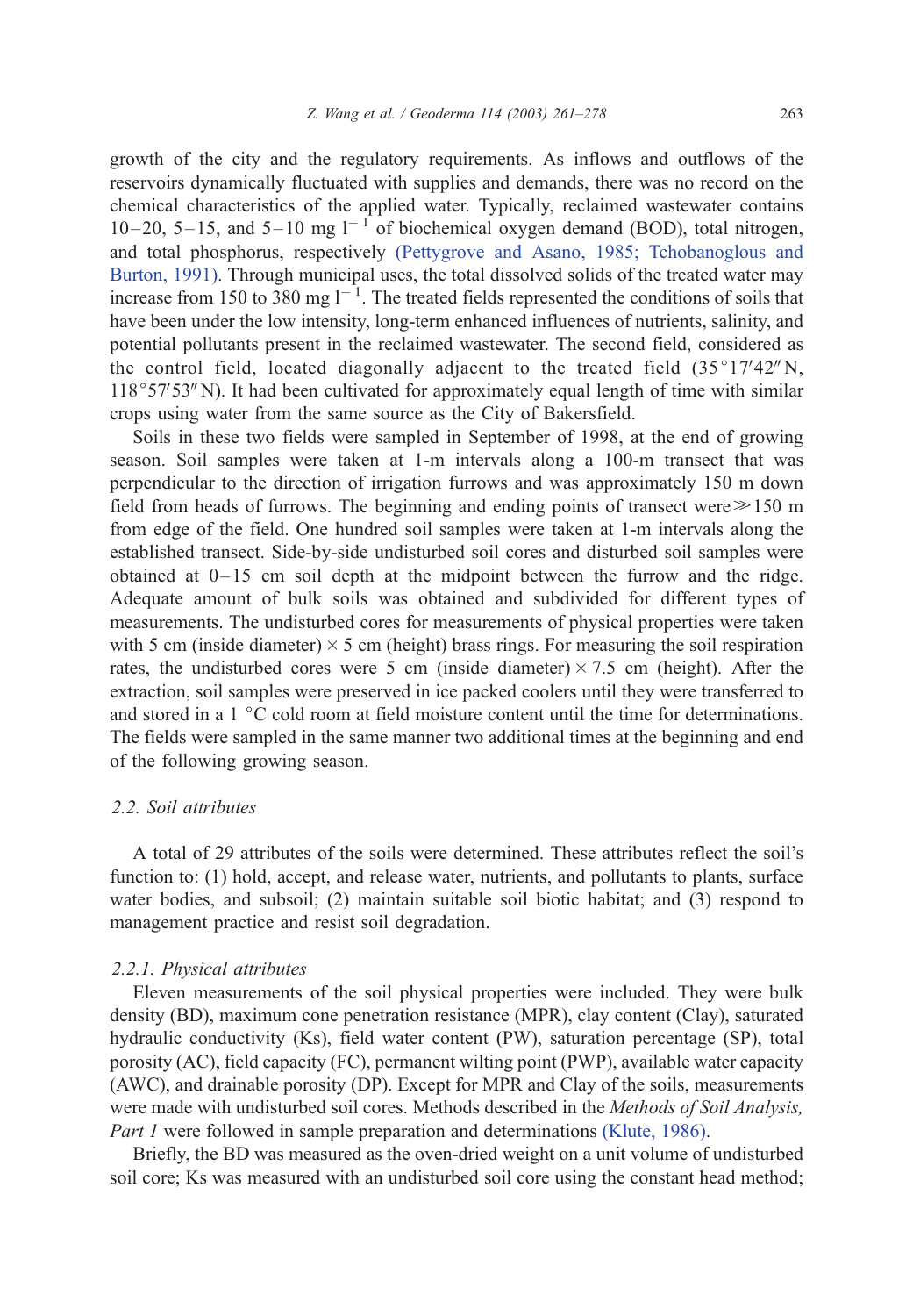SP is the mass per mass saturated water content of the undisturbed soil core; AC was void volume calculated from bulk density and particle density of the soils; FC and PWC were determined as the moisture content of undisturbed soil core equilibrated in a pressure plate apparatus at 33  $\times$  10<sup>3</sup> and 1.5  $\times$  10<sup>6</sup> Pa, respectively; AWC was calculated as the difference of the corresponding FC and PWP of a soil; and DP corresponded to the volume of pore in which the water is gravitationally drained.

## 2.2.2. Chemical attributes

Fifteen soil chemical properties were measured. They included soil pH (pH), electrical conductivity (EC), organic matter content (OMC), total nitrogen (N), total carbon (C), calcium (Ca), magnesium (Mg), cadmium (Cd), chromium (Cr), copper (Cu), nickel (Ni), zinc  $(Zn)$ , phosphorus  $(P)$ , and lead  $(Pb)$  contents, and cation exchange capacity (CEC). The general procedures outlined in the *Methods of Soil Analysis*, *Part 3* were followed in sample preparation and determinations [\(Sparks, 1996\).](#page-17-0)

The pH and EC of the soils were determined in the saturation extracts. The OMC of the soils were determined by the dichromate oxidation method. Total nitrogen and carbon contents of the soils were determined by the Dumas combustion method using Carlo-Erba NA 1500 Nitrogen Analyzer. Soils were microwave-digested in aqua regia, and the concentrations of dissolved Ca, Mg, Cd, Cr, Cu, Ni, Zn, P, and Pb were determined by ICP-OES spectroscopy. CEC was determined by the ammonia acetate method at pH 7.

## 2.2.3. Biological attributes

Three major biological properties, namely, the respiration rate  $(CO<sub>2</sub>)$ , dehydrogenase activity (DEHY), and dry plant weight (DPW), were included. The method developed by [Martens \(1995\)](#page-17-0) was followed in determining the respiration rate. The DEHY of soils were measured as release of formazan, released using the 3% 2,3,5-triphenyltetrazolium chloride as the substrate [\(Casida 1997\).](#page-16-0) The phosphorus lipid profile of soils was determined according to [Zelles et al. \(1992\),](#page-17-0) and BIOLOG substrate metabolism profile [\(Zak et al.,](#page-17-0) 1994) was used to measure the soil microbial activities.

#### 2.3. Data analysis

Descriptive statistics in the forms of mean, standard deviation, distribution normality, and skewness were determined [\(Wendroth et al., 1997; Pierce and Gililand, 1997\).](#page-17-0) The autocorrelation function and the semivariogram function of data collected along the 100-m transect were derived for each attribute [\(Knighton and Wagenet, 1987; Knighton, 1998\).](#page-17-0) Subsequently, the nugget, sill, and range of the data set were determined for each attribute [\(Webster and Oliver, 1990; Cressie, 1991\).](#page-17-0) Spectral analyses were also conducted using SAS program [\(Brocklebank and Dickey, 1986\)](#page-16-0) to detect possible cyclic patterns corresponding to soil management practices. The cross-correlation functions were developed to evaluate the interrelationships and interdependence between attributes. The principal component and factor analyses (maximum likelihood) procedures in the MINITAB software package (Release 12. MINITAB, 1998) were used to rank the 29 initial attributes. This analysis identified a subset of soil attributes that represented the principal factors and key variables in the system [\(Vekemans et al., 1989\).](#page-17-0)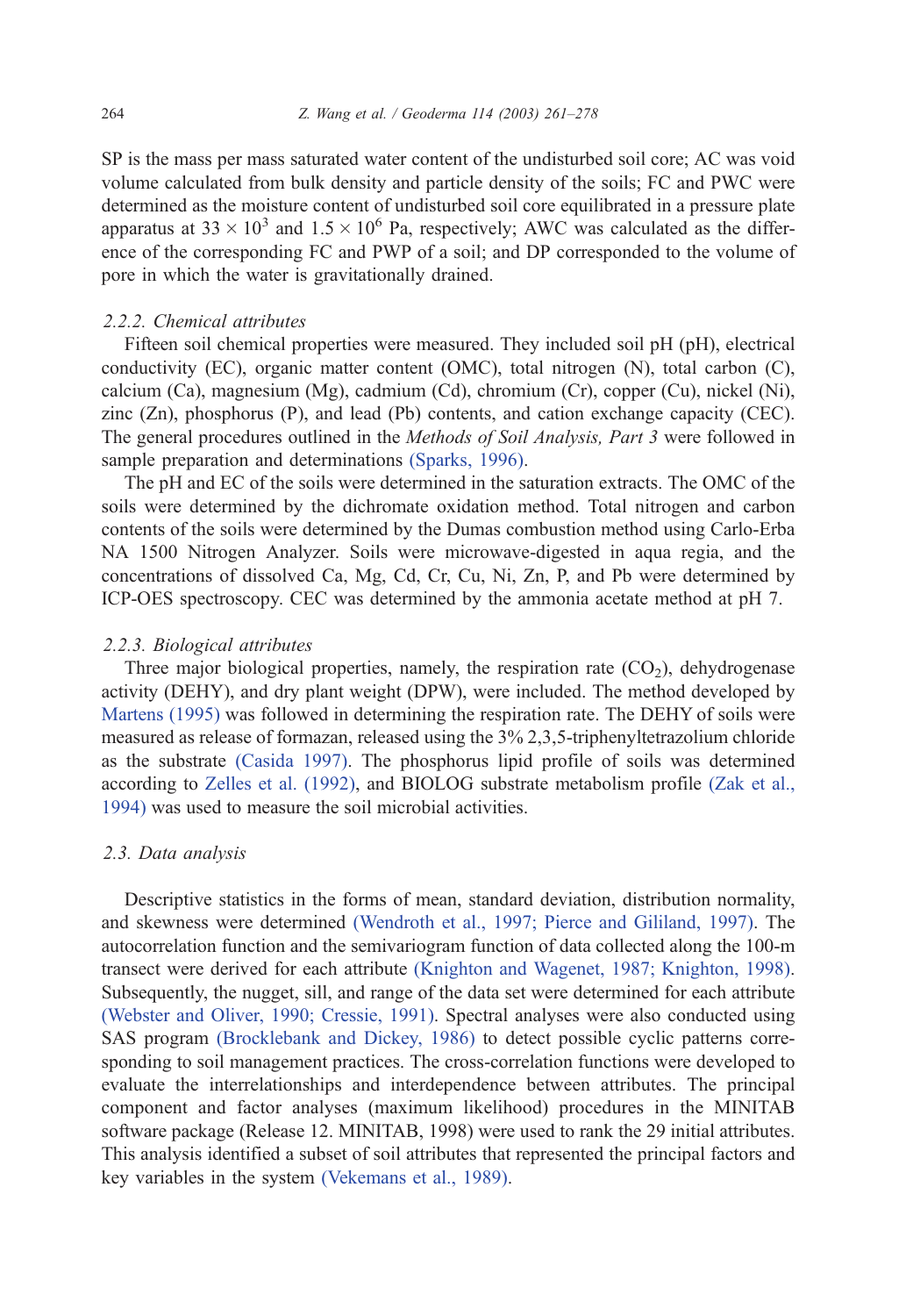## <span id="page-4-0"></span>3. Results and discussion

## 3.1. Descriptive statistics and spatial variability

The descriptive statistics of the control field, as shown in Table 1, are representative of the nature of the data in both fields. For many of the soil attributes, the measured values for samples obtained along the 100-m transects varied by orders of magnitude. Depending on the parameters, the skewness factor varied from  $-0.75$  to 2.4. For 22 of the 30 data arrays summarized in Table 1, the skewness factor was between  $-1$  and 1, and the data were

Table 1

Descriptive statistics of measured soil quality attributes

| Soil attributes                     | Symbol Unit     |                                | Descriptive statistics |                 |      |        | <b>CV</b>      | Skewness |
|-------------------------------------|-----------------|--------------------------------|------------------------|-----------------|------|--------|----------------|----------|
|                                     |                 |                                |                        | Minimum Maximum | Mean | Medium | $(\%)$         |          |
| Bulk density                        | <b>BD</b>       | $\rm g\ cm^{-3}$               | 1.01                   | 1.33            | 1.13 | 1.12   | $\overline{7}$ | 0.52     |
| Max cone penetration<br>resistance  | <b>MPR</b>      | MPa                            | 0.69                   | 4.74            | 1.76 | 1.68   | 35             | 1.56     |
| Clay content                        | Clay            | $\rm g~g^{-1}$                 | 0.09                   | 0.19            | 0.14 | 0.14   | 15             | 0.07     |
| Saturated hydraulic<br>conductivity | Ks              | $\text{m s}^{-1}$              | 0.003                  | 0.51            | 0.10 | 0.08   | 94             | 1.65     |
| Present field<br>water content      | <b>PW</b>       | $\text{cm}^3 \text{ cm}^{-3}$  | 0.08                   | 0.33            | 0.25 | 0.25   | 19             | $-0.49$  |
| Saturation percentage               | SP              | $\rm g~g^{-1}$                 | 0.37                   | 0.46            | 0.41 | 0.41   | 5              | 0.36     |
| Total porosity<br>(or air capacity) | AC              | $\rm cm^3$ $\rm cm^{-3}$       | 0.37                   | 0.55            | 0.46 | 0.47   | 8              | $-0.28$  |
| Field water-holding<br>capacity     | FC              | $\text{cm}^3 \text{ cm}^{-3}$  | 0.13                   | 0.3             | 0.22 | 0.22   | 11             | $-0.21$  |
| Permanent wilting point             | <b>PWP</b>      | $\text{cm}^3 \text{ cm}^{-3}$  | 0.06                   | 0.25            | 0.16 | 0.16   | 19             | 0.18     |
| Available water capacity            | <b>AWC</b>      | $\text{cm}^3 \text{ cm}^{-3}$  | 0.02                   | 0.13            | 0.06 | 0.07   | 29             | $-0.08$  |
| Drainage porosity                   | DP              | $\text{cm}^3 \text{ cm}^{-3}$  | 0.17                   | 0.29            | 0.24 | 0.24   | 14             | $-0.13$  |
| pH                                  | pH              |                                | 6.86                   | 7.68            | 7.36 | 7.41   | 3              | $-0.75$  |
| Electrical conductivity             | EC              | $mS$ cm <sup>-1</sup>          | 0.85                   | 2.8             | 1.57 | 1.43   | 31             | 0.89     |
| Organic matter content              | OMC             | $\frac{0}{0}$                  | 13                     | 19              | 15   | 15     | 0.1            | 0.58     |
| Nitrogen content                    | N               | $g\ g^{-1}$                    | 0.03                   | 0.05            | 0.04 | 0.04   | 9              | $-0.37$  |
| Total carbon content                | $\mathsf{C}$    | $g\ g^{-1}$                    | $0.008\,$              | 0.015           | 0.01 | 0.009  | 15             | 1.56     |
| Calcium content                     | Ca              | $\rm g~g^{-1}$                 | 0.001                  | 0.001           | 0.00 | 0.001  | 7              | 0.31     |
| Magnesium content                   | Mg              | $mg \ kg^{-1}$                 | 722                    | 1063            | 862  | 855    | 10             | 0.42     |
| Cadmium content                     | Cd              | mg $\rm kg^{-1}$               | 6241                   | 18,849          | 8749 | 8123   | 28             | 2.40     |
| Chromium Content                    | Cr              | $mg \text{ kg}^{-1}$           | 5886                   | 8585            | 6758 | 6600   | 9              | 0.76     |
| Copper content                      | Cu              | mg $\text{kg}^{-1}$            | 0.000                  | 2.6             | 0.43 | 0.17   | 127            | 1.46     |
| Nickel content                      | Ni              | mg $\rm kg^{-1}$               | 13                     | 25              | 18   | 18     | 13             | 0.46     |
| Zinc content                        | Zn              | mg $\rm kg^{-1}$               | 13                     | 52              | 21   | 19     | 28             | 1.89     |
| Phosphorus content                  | $\mathbf P$     | mg $\mathrm{kg}^{-1}$          | 11                     | 23              | 16   | 16     | 14             | 0.69     |
| Lead content                        | Pb              | mg $\mathrm{kg}^{-1}$          | 59                     | 99              | 71   | 71     | 10             | 0.82     |
| Cation exchange<br>capacity         | <b>CEC</b>      | mg $\rm kg^{-1}$               | 0.000                  | 21              | 8    | $\tau$ | 65             | 0.24     |
| Respiration rate                    | CO <sub>2</sub> | $mg g^{-1}$<br>$day^{-1}$      | 0.007                  | 0.03            | 0.02 | 0.02   | 26             | 0.67     |
| Dehydrogenase activity              | <b>DEHY</b>     | $\mu g$ $g^{-1}$<br>$day^{-1}$ | 15                     | 93              | 37   | 36     | 33             | 1.17     |
| Dry plant weight                    | <b>DPW</b>      | $g$ plant <sup>-1</sup>        | 39                     | 139             | 76   | 76     | 22             | 0.50     |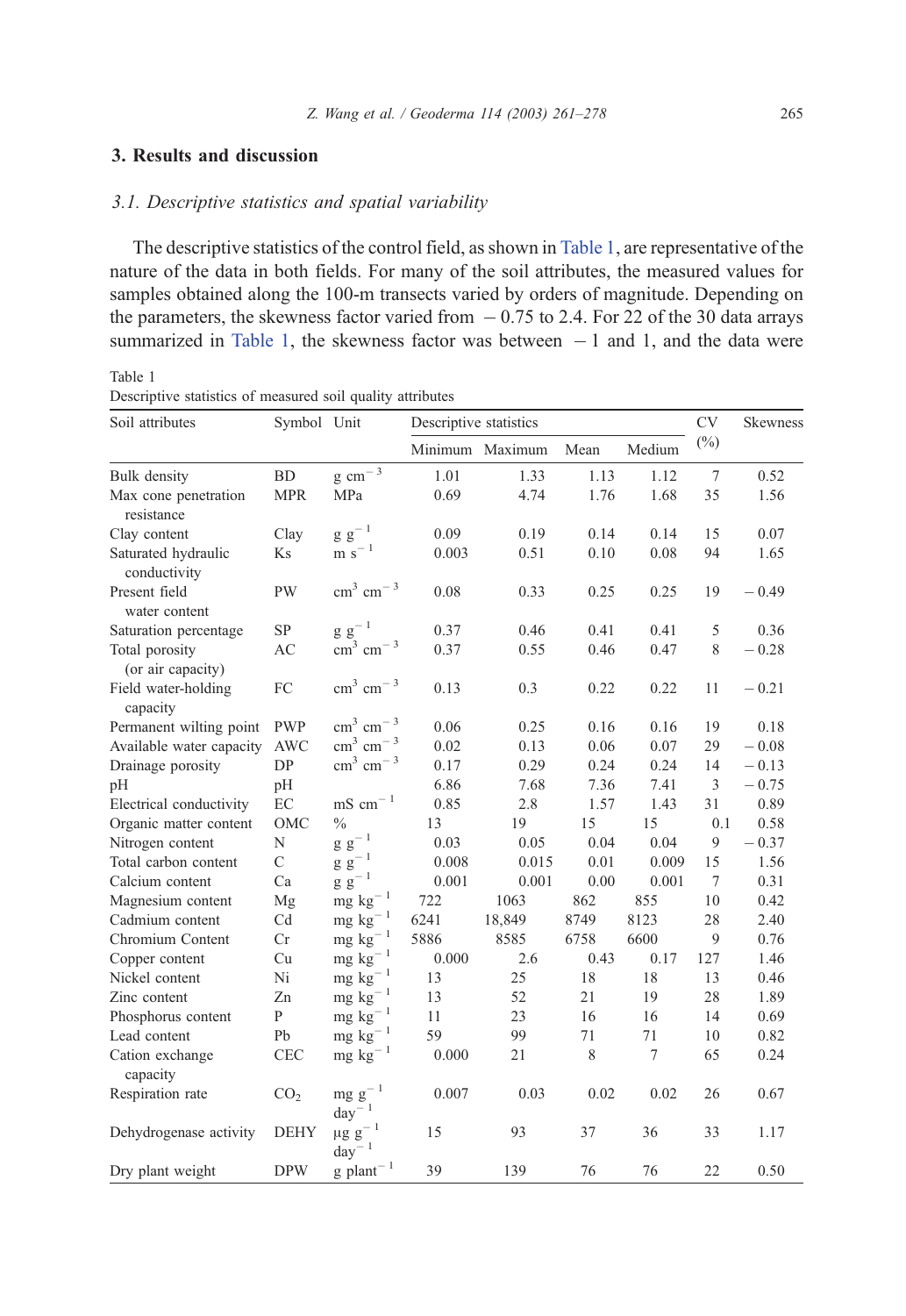normally distributed. The distributions of measured Ca, Cu, Ks, MPR, C, Cd, DEHY, and Mg of soils, however, were noticeably skewed, characterized by wide-ranging numerical values, high degree of relative data dispersion, and slightly higher mean than the median values. For example, Ks along the 100-m transect varied from 0.03 to 0.5 m s<sup> $-1$ </sup> with mean and median of 0.1 and 0.08 m s<sup>-1</sup>, respectively, and a coefficient of variation of 94%. A closer examination of the data set indicated that, with the exception of a few outliers toward the higher end of the range, the values for the majority of data points were rather low. As the soils were sampled at a regular interval along a 100-m transect, the dispersion of the data indicated possible presence of spatial variation on the parameters measured.

Soil properties inherently change across the landscape due to variations of the pedogenic processes or alterations caused by the cultivation practices. Measurements for a soil attribute may be spatially interrelated across the landscape as soils obtained at adjacent locations might have subjected to the same influences. To evaluate the soil quality of a field, the spatial structure of soil attributes should be considered because the spatial variations are seldom completely random. When the data were evaluated in terms of space, the data for almost all attributes were spatially structured as the results in Table 2 indicated.

| Table 2 |                                       |  |
|---------|---------------------------------------|--|
|         | Spatial properties of soil attributes |  |

| Soil attributes                  | Symbol          | Range<br>(m)   | Nugget         | Sill         | Nugget/<br>sill ratio |
|----------------------------------|-----------------|----------------|----------------|--------------|-----------------------|
| Bulk density                     | <b>BD</b>       | 15             | $2.50e - 03$   | $6.20e - 03$ | 0.40                  |
| Max cone penetration resistance  | <b>MPR</b>      | $\mathfrak{2}$ | $3.00e - 01$   | $3.80e - 01$ | 0.79                  |
| Clay content                     | Clay            | 7              | $2.50e - 04$   | $4.50e - 04$ | 0.56                  |
| Saturated hydraulic conductivity | Ks              | 7              | $6.50e - 03$   | $1.10e - 02$ | 0.59                  |
| Present field water content      | <b>PW</b>       | 8              | $1.00e - 03$   | $2.00e - 03$ | 0.5                   |
| Saturation percentage            | <b>SP</b>       | 19.5           | $1.00e - 04$   | $4.00e - 04$ | 0.25                  |
| Total porosity (or air capacity) | AC              | 3              | n/a            | n/a          |                       |
| Field water-holding capacity     | FC              | 20             | $3.50e - 04$   | $6.00e - 04$ | 0.58                  |
| Permanent wilting point          | <b>PWP</b>      | 20             | $5.00e - 04$   | $9.00e - 04$ | 0.56                  |
| Available water capacity         | AWC             | 10             | $2.50e - 04$   | $3.30e - 04$ | 0.76                  |
| Drainage porosity                | DP              | n/a            | n/a            | n/a          |                       |
| pH                               | pH              | 15             | 0.01           | 0.06         | 0.17                  |
| Electrical conductivity          | EC              | 20             | 0.1            | 0.4          | 0.25                  |
| Organic matter content           | OMC             | 18             | $3.00e - 06$   | $1.80e - 05$ | 0.17                  |
| Nitrogen content                 | N               | 30             | $2.00e - 09$   | $5.50e - 09$ | 0.36                  |
| Carbon content                   | $\mathcal{C}$   | n/a            | $\theta$       | $2.00e - 06$ | $\mathbf{0}$          |
| Calcium content                  | Ca              | n/a            | n/a            | n/a          |                       |
| Magnesium content                | Mg              | $\tau$         | $2.00e + 0.5$  | $3.50e + 05$ | 0.57                  |
| Cadmium content                  | Cd              | 20             | 0.2            | 0.3          | 0.67                  |
| Chromium content                 | Cr              | 10             | 3              | 5            | 0.6                   |
| Copper content                   | Cu              | n/a            | 7              | 45           | 0.16                  |
| Nickel content                   | Ni              | 10             | $\overline{4}$ | 4.5          | 0.89                  |
| Zinc content                     | Zn              | 8              | 25             | 50           | 0.5                   |
| Phosphorus content               | P               | 10             | 4000           | 6000         | 0.66                  |
| Lead content                     | Ph              | 8              | 15             | 18           | 0.83                  |
| Cation exchange capacity         | <b>CEC</b>      | 20             | 0.25           | 2.5          | 0.1                   |
| Respiration rate                 | CO <sub>2</sub> | $\mathbf{0}$   | $1.4e - 0.5$   | $2.0e - 0.5$ | 0.7                   |
| Dehydrogenase activity           | <b>DEHY</b>     | 10             | 110            | 130          | 0.85                  |
| Dry plant weight                 | <b>DPW</b>      | 8              | 200            | 270          | 0.74                  |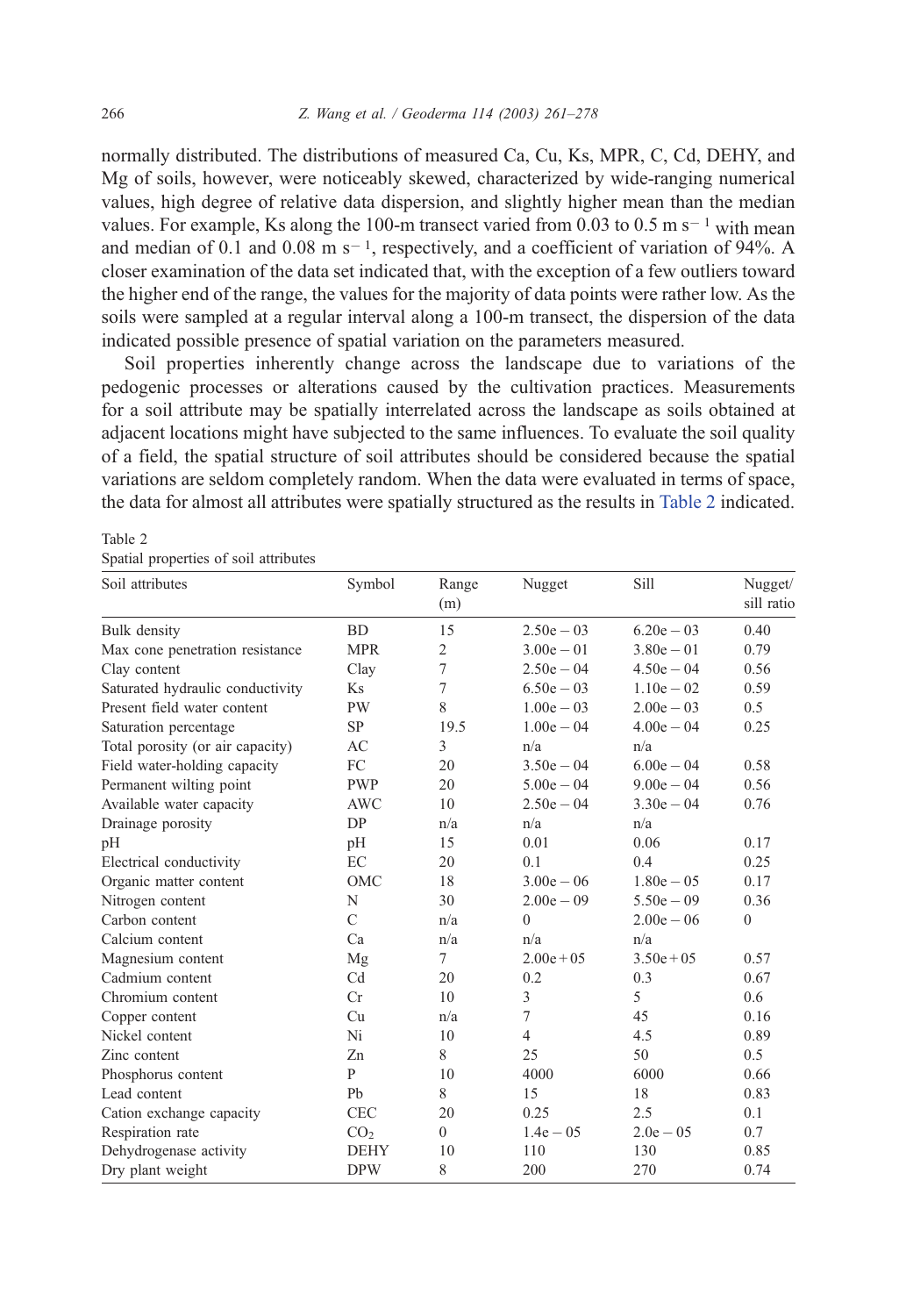The Cd, Pb, Ks, MPR, and DEHY were more spatially varied with above-average deviations than CEC, pH, SP, BD, N, Mg, and P. The semivariograms suggested that there existed a range of  $2-10$  m for MPR, Clay, Ks, PW, AC, AWC, Mg, Cr, Ni, Zn, P, Pb,  $CO<sub>2</sub>$ , DEHY, and DPW. The remaining attributes showed a wider range of 15–40 m. Most of the semivariograms showed large nugget/sill ratios indicating that additional variability still existed at a scale smaller than the observation distance of 1 m. The outcomes of spatial variability analysis for the wastewater-treated field were similar. It was apparent that each parameter did not vary spatially in the same manner. Therefore, it is essential that variability be accounted for in the selection of the parameters for soil quality assessment.

#### 3.1.1. Spectral analysis

Soil physical conditions and plant growth may be affected by distance-related cyclic patterns caused by past land management practices such as wheel spacing of farm machinery, crop rotation cycles, and irrigation patterns [\(Nielsen et al., 1983; Kachanoski](#page-17-0) et al., 1985; Bazza et al., 1988; Nielsen and Alemi, 1989). In addition, the pedogenic processes may also cause the soil properties to gradually change over the landscape. Spectral analysis filters the progressive and recurrent variance components of a soil parameter that were caused by natural events and cultural practices in the past.

Periodograms with frequency period varying from 1 to 100 m were calculated for every soil attribute. The periodograms for all the 29 soil attributes of the control soil were crowded into one single diagram (Fig. 1) to illustrate the pattern emerging from examining them collectively. Again, the treated field exhibited similar patterns in the distribution of variances. By and large, most of the attributes showed a noticeable cyclic pattern of variation periods less than 40 m. The values of total porosity (AC) along the transect



Fig. 1. Spectral periodograms for 29 measured soil attributes of the control field (symbols are as defined in [Table 1\)](#page-4-0).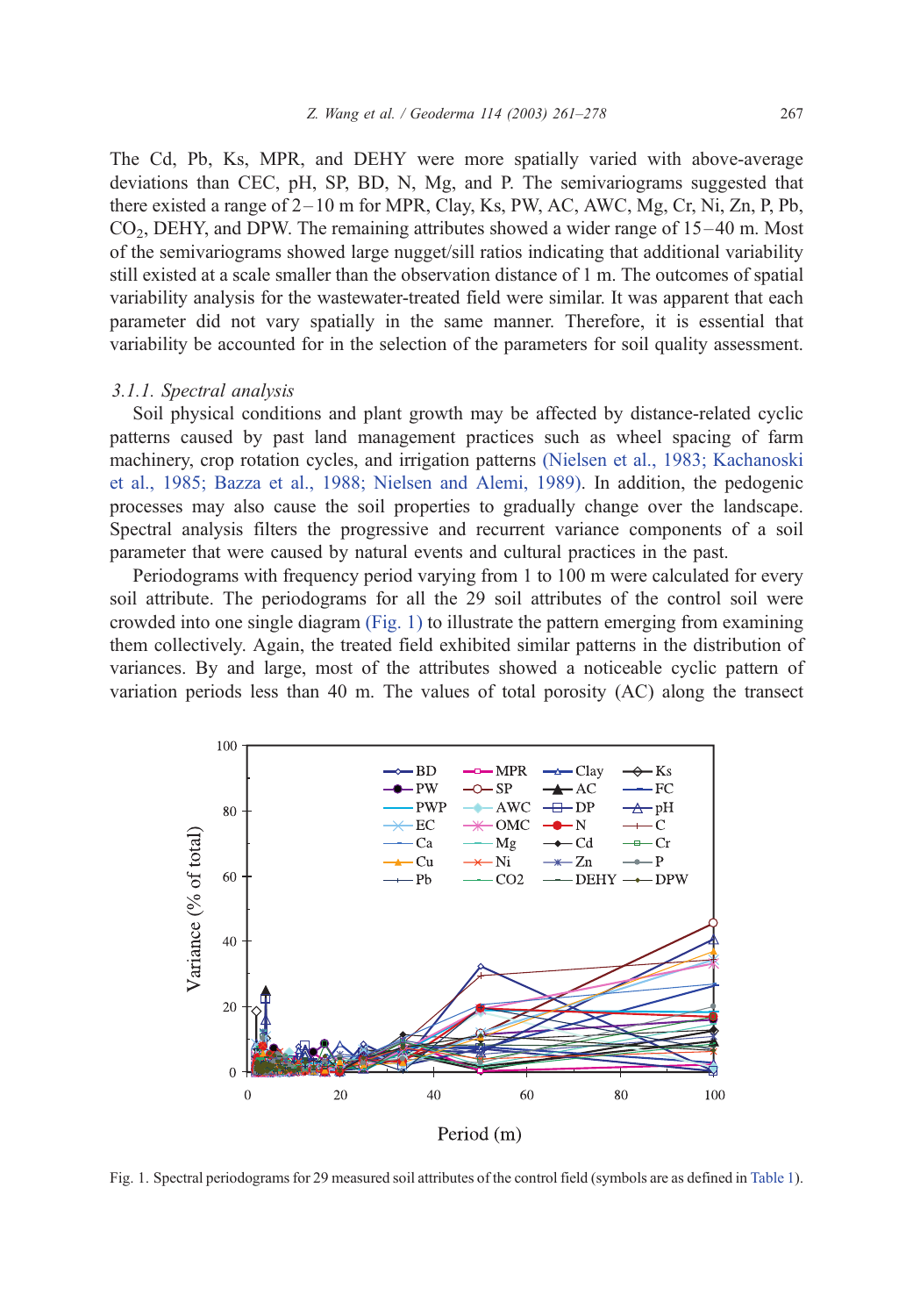appeared most likely to reoccur at a 4-m interval, which may have indicated soil compaction caused by wheel spacing of cultivation equipment. However, the magnitudes of the periodic effects at short distances  $(< 20 \text{ m})$  for all the attributes were very weak. At the most, the cyclic patterns of AC, as identified by the spectral analysis, accounted for 25% of the total variance. The cyclic effects for other soil attributes were much weaker as most of them accounted for less than 10% of the total variance. Variance at large distances (periods) greater than 1/3 of the total distance (100 m), although high for some attributes, are not statistically significant to explain the data patterns. The spatial structure of the observations appeared not to be caused by any identifiable or known periodic effect. The lack of significant progressive and recurrent patterns in the distribution of the variances indicated that the influences of the cultural practices were not strong and outcomes of soil quality assessment based on these parameters would reflect the influence of the treatment (i.e. wastewater irrigation).

#### 3.2. Principal components and factors

If field sampling and determinations are properly conducted, the variances of the measurements collectively indicate the treatment effects. Attributes selected for soil quality assessment ideally must account for most, if not all, of the variances observed in the measurements taken. For the 29 soil attributes measured, there exists a maximum of 29 factors that may explain the total system variance. A factor, as an array variable, holds contributions (in the form of loading or weights) from all of the 29 attributes. The total variance of each factor was defined as eigenvalue [\(Swan and Sandilands, 1995\).](#page-17-0) An eigenvalue plot enables one to identify the significant factors that collectively represent major portions of the total system variance.

From the eigenvalue plot (Fig. 2) and the cumulative variance plot [\(Fig. 3\),](#page-8-0) Factors 1 through 6 are more significant in explaining the system variance than the remaining factors. The first and most important factor (Factor 1) explained 20% of the total variance. Factors 1 through 6 collectively accounted for 60% of the total variance. Adding Factors 7



Fig. 2. Eigenvalue plot for 19 potential factors in the system.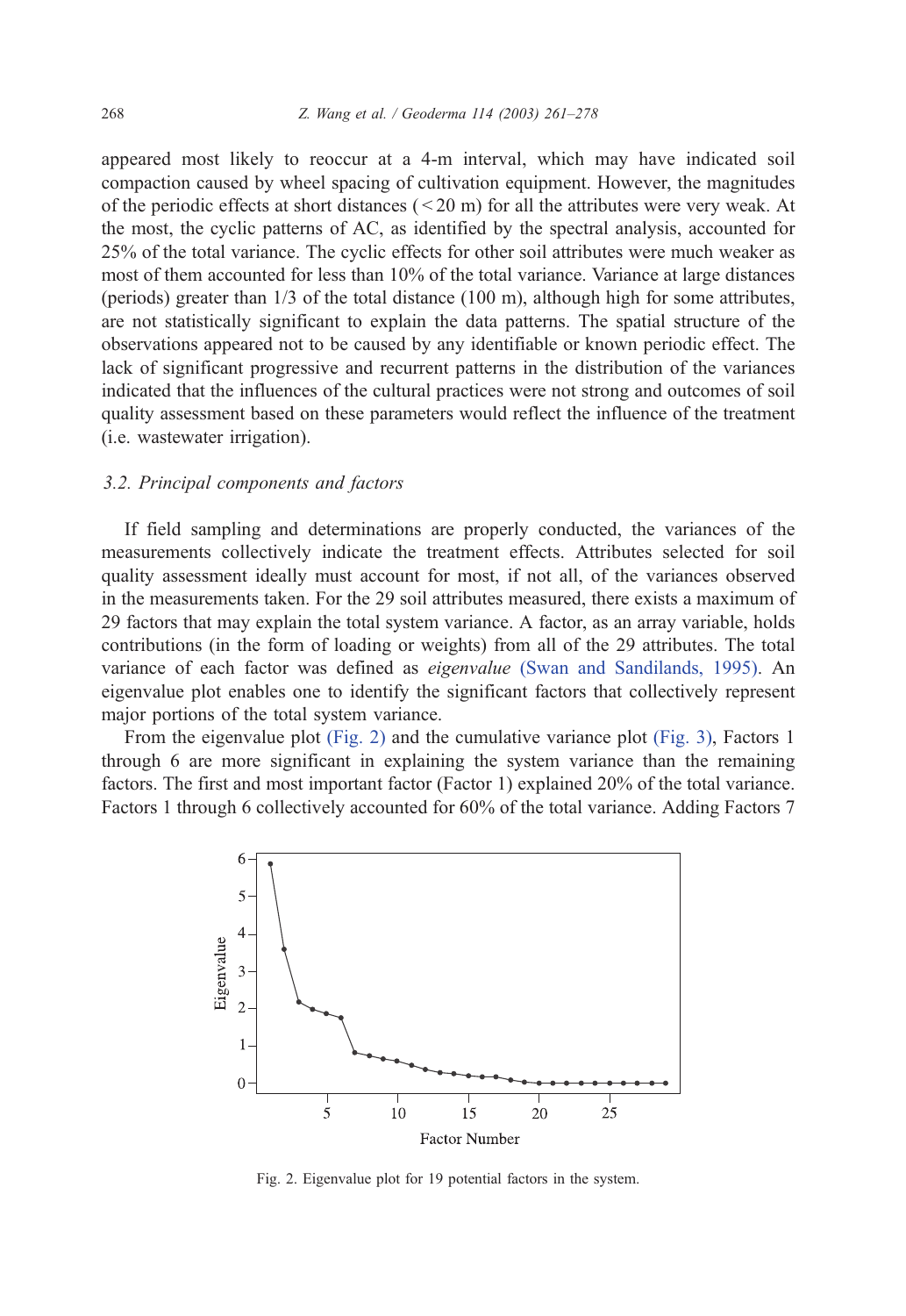<span id="page-8-0"></span>

Fig. 3. Relative variance represented by 19 potential factors.

through 10 increased the cumulative variance to 70%. The inclusion of the next nine factors increased the cumulative variance by approximately 5%.

The loadings (i.e. contribution) of each soil attribute toward the first and second factors are shown in Fig. 4. The loading of Zn, Mg, P, Cr, Ni, Ca, and Cu to the first factor were >0.5; 12 soil attributes (C, N, pH, Clay, CEC, OMC, Cd, PWP, AC, SP, PW, DP, and FC) had lower loading, between 0 and 0.5. Other soil attributes had zero or negative contributions toward the first factor (namely, Factor 1). Similarly, the second factor was positively influenced by BD and negatively influenced by C, N, Ca, Cu, SP, CEC, and OMC. The loadings of the other soil attributes were largely negative.

As Factors 1 and 2 collectively explained only 32% of the system variance, it was necessary to include additional factors so that greater percentages of the total variances might be accounted for. To illustrate the complete spectrum of the system's variances that originated from each of the measured soil attributes, the loading values of each soil attribute



Fig. 4. Loading plot indicating associations of soil attributes to Factors 1 and 2 (symbols are as defined in [Table 1\)](#page-4-0).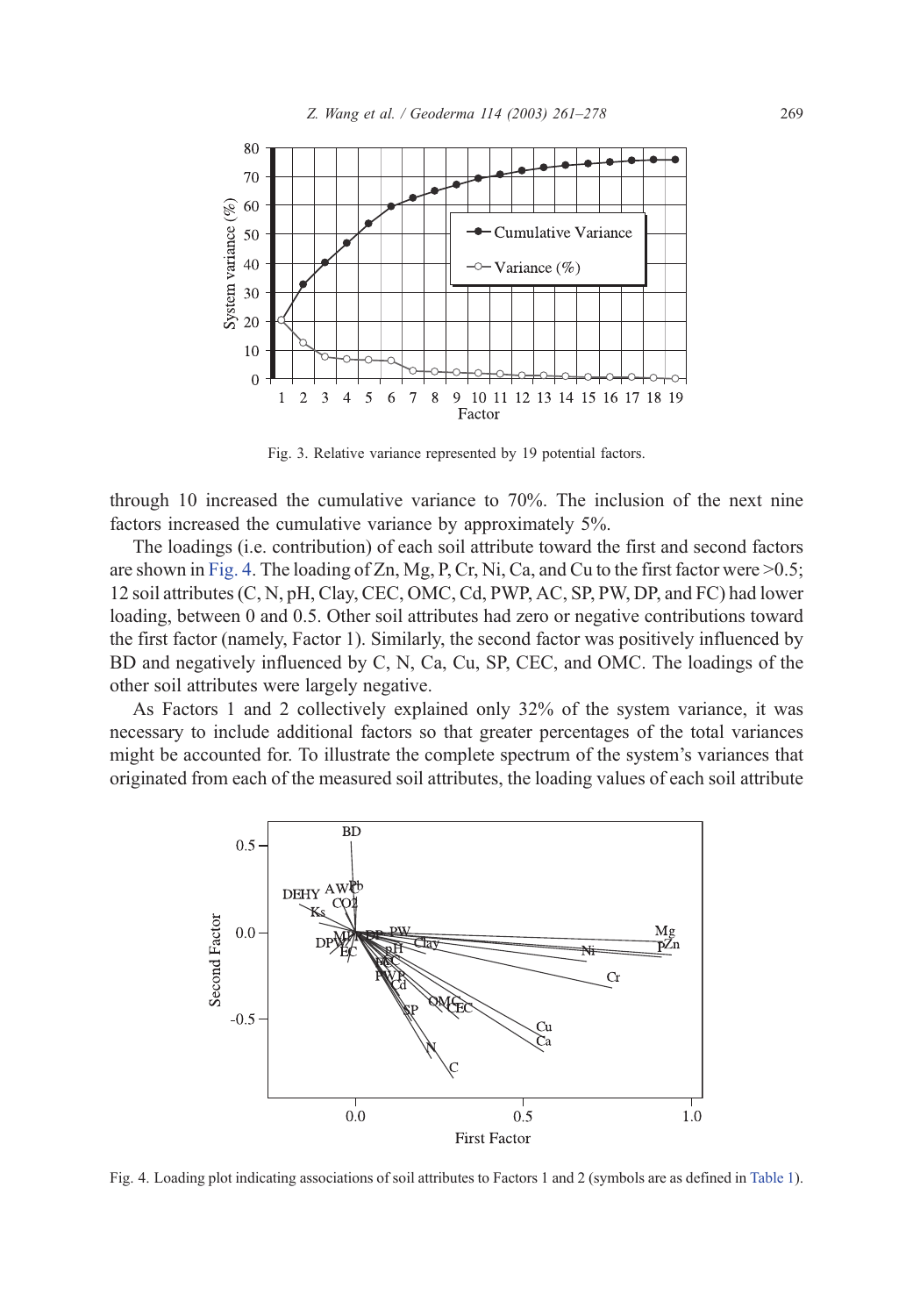to all the 19 factors were plotted in Fig. 5. In this diagram, the soil attributes were distributed in equaled spacing along the horizontal axis, the loading of each attribute toward a factor is indicated on the vertical scale, and a colored line was drawn linking the loadings of the same factor to show the fluctuations across the soil attributes. Notice that some soil attributes were associated with high loading values from one or several factors (i.e. loading  $>$  | 0.4 | ), indicating their significance toward the total variance. There were also soil attributes not associated with high loading of any factor, such as Ks. The relative importance of each soil attribute, in terms of its contribution to all of the factors, is judged by its communality value, a value that indicates the residual variance of the attribute in comparison to a critical convergence value of confidence [\(Joreskog, 1977\).](#page-17-0) If the residual variance is less than the convergence value, the corresponding communality of the attribute is equal to 1. Otherwise, its communality is less than 1. [Fig. 6](#page-10-0) shows the sorted communality values for all the 29 soil attributes of the control field. The attributes describing soil –water status, such as FC, PWP, DP, AC, and AWC, appeared to be most representative of the system variance (communality = 1). These attributes were associated primarily with Factors 2, 3, 4, and 5 (Fig. 5). In the next group (1>communality  $\geq$  0.9) C, Zn, Ca, Mg, and P were highly representative. They were associated with Factor 1 (Fig. 5). In addition, soil attributes that had communality values between 0.8 and 0.9 were fairly representative. They included EC, Cu, and pH. Soil attributes with low communality values  $(0.6 \leq$  communality  $\leq 0.8$ ) were OMC, SP, Cr, BD, N, CEC, Ks, and Ni.

The biological attributes, dry plant weight (DPW), dehydrogenate activity (DEHY), and soil respiration rate  $(CO<sub>2</sub>)$ , did not appear to contribute significantly toward the total variance and were among the five attributes of the lowest communality values. The least interrelated attribute to others was the maximum cone penetration resistance (MPR).



Fig. 5. Loading plot indicating associations of 29 soil attributes to 19 factors (symbols are as defined in [Table 1\)](#page-4-0).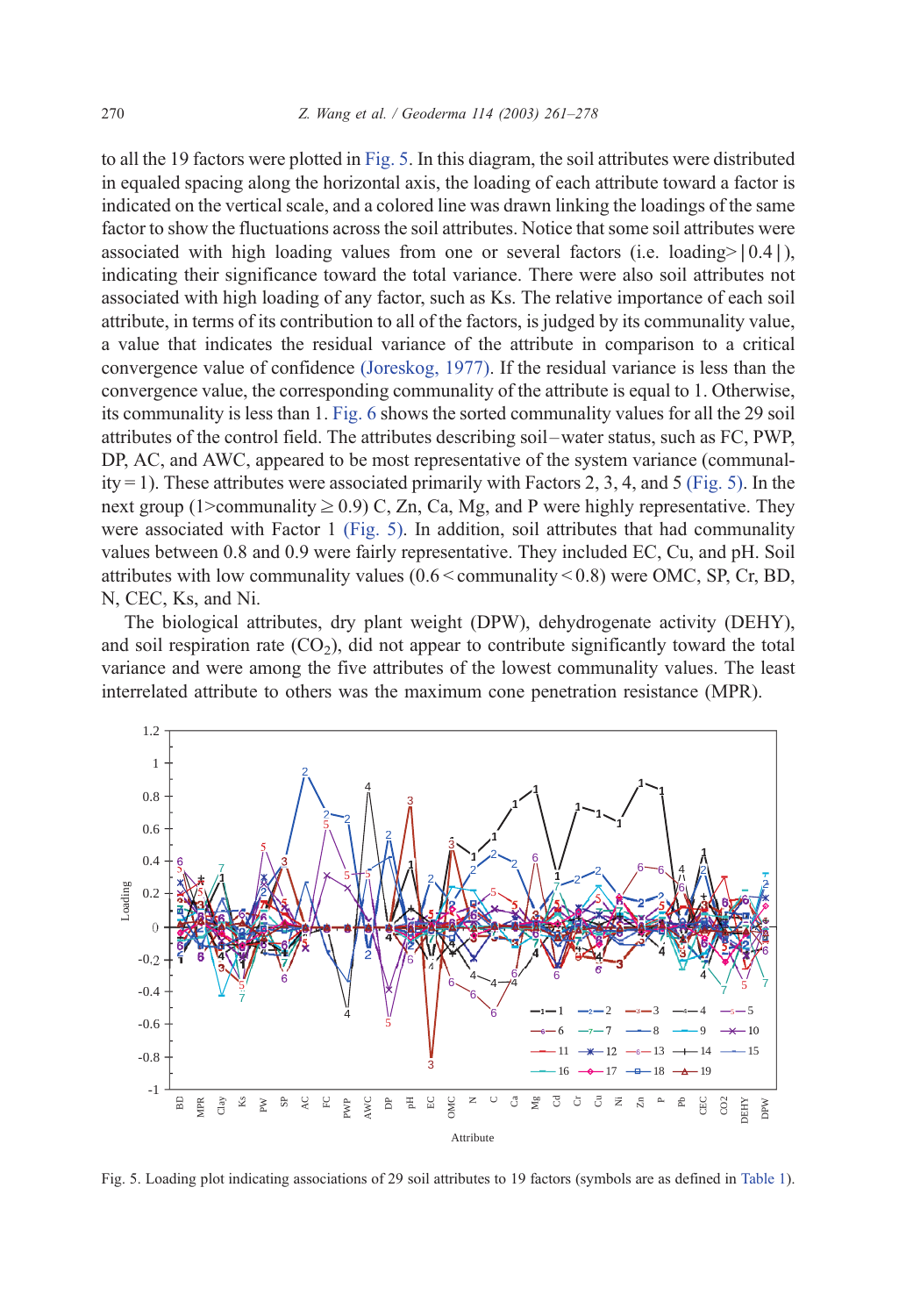<span id="page-10-0"></span>

Fig. 6. Communality values for 29 measured soil attributes (symbols are as defined in [Table 1\)](#page-4-0).

#### 3.3. Minimum data sets

For soil quality assessment, a minimum data set (MDS) should be composed of soil attributes that account for majority of the variances. This data set will have the smallest possible number of soil attributes for a practical assessment. [Larson and Pierce \(1994\)](#page-17-0) elicited that the minimum data set included the key soil attributes that are representative of other attributes and were sensitive to major soil functions. Ideally, the selected attributes should be easily measured and the measurements are reproducible and standardized.

Alternative to the use of communality values, the correlation matrix of the factor analysis may be used to objectively select the appropriate soil attributes and factors based on a selection criterion. With the individual loading values (as the matrix components), a loading limit, L, may be preset at different levels as a bar criterion. Factors containing soil attributes with loading values greater than L are selected into a temporary MDS. The remaining is not considered significant or representative of the system. As the L value increases, the number of selected factors and attributes drops.

For the data set from the control field, setting the loading limit at  $L= 0.5$  resulted in 12 selected factors, as shown in the upper chart of [Fig. 7.](#page-11-0) Almost all attributes, with the exception of Ks, Cd, CEC, and DPW, were included in this MDS, as shown in the lower chart of [Fig. 7.](#page-11-0) When L was increased to 0.6, eight factors (1 through 5, 7 through 9) were selected and 20 soil attributes appeared in the resulting MDS [\(Fig. 8\).](#page-11-0) The number of attributes in the MDS was reduced to 13 and 10, when  $L = 0.7$  and 0.8, respectively [\(Figs. 9 and 10\).](#page-12-0) For  $L = 0.9$  [\(Fig. 11\),](#page-13-0) the resulting MDS consisted of only five attributes, namely, available water content (AWC), drainage porosity (DP), magnesium (Mg), zinc (Zn), and phosphorous (P).

The above procedure and analysis were applied to the data obtained from the treated field. A comparison of the final selection of the attributes, corresponding to a common loading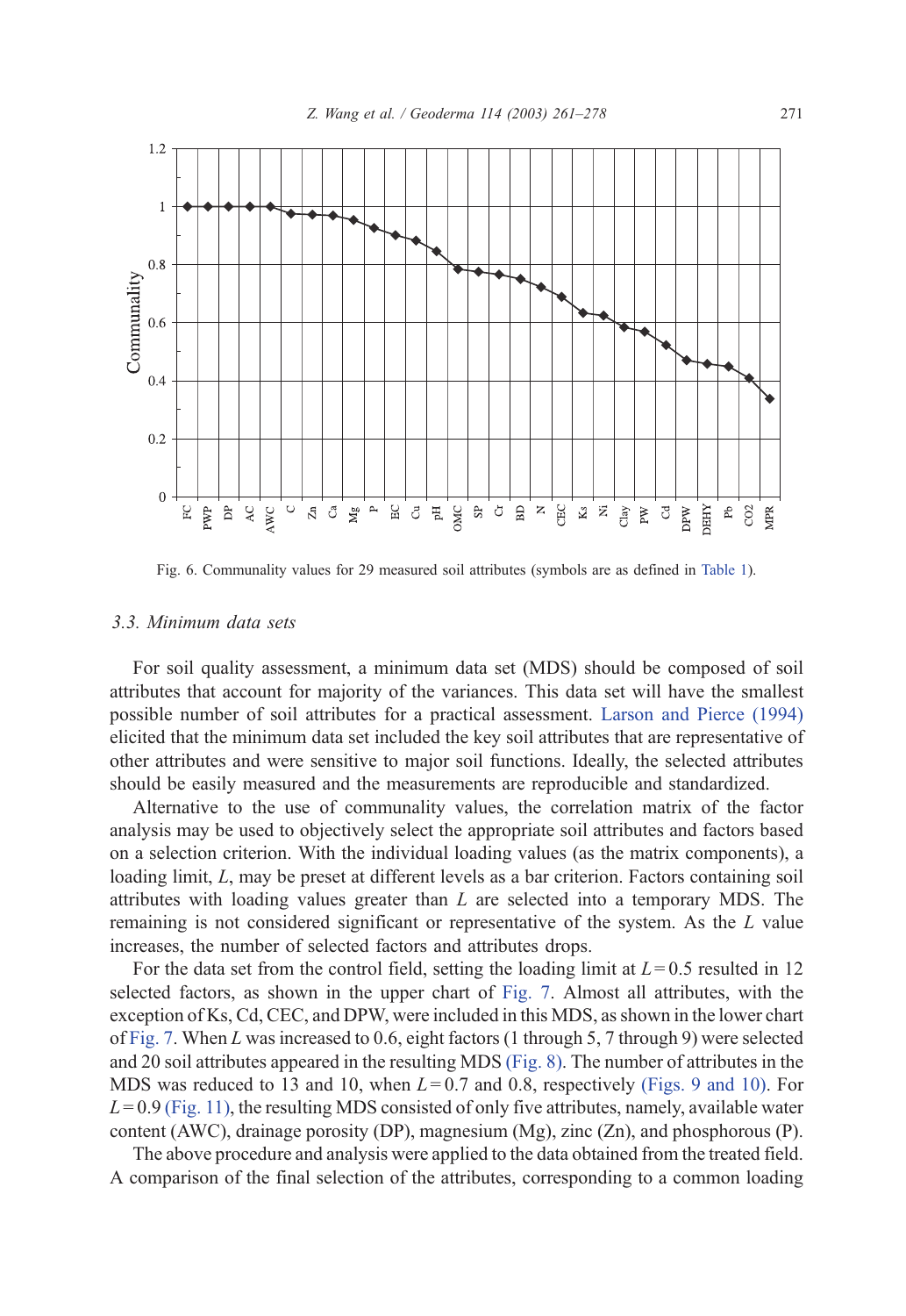<span id="page-11-0"></span>

Fig. 7. Factors and associated soil attributes constitute the minimum data set (MDS) with loading limit,  $L=0.5$ . The upper chart shows the stacked attribute loading in each factor, and the lower chart shows distribution of selected attributes (symbols are as defined in [Table 1\)](#page-4-0).



Fig. 8. Factors and associated soil attributes constitute the minimum data set (MDS) with loading limit,  $L=0.6$ (symbols are as defined in [Table 1\)](#page-4-0).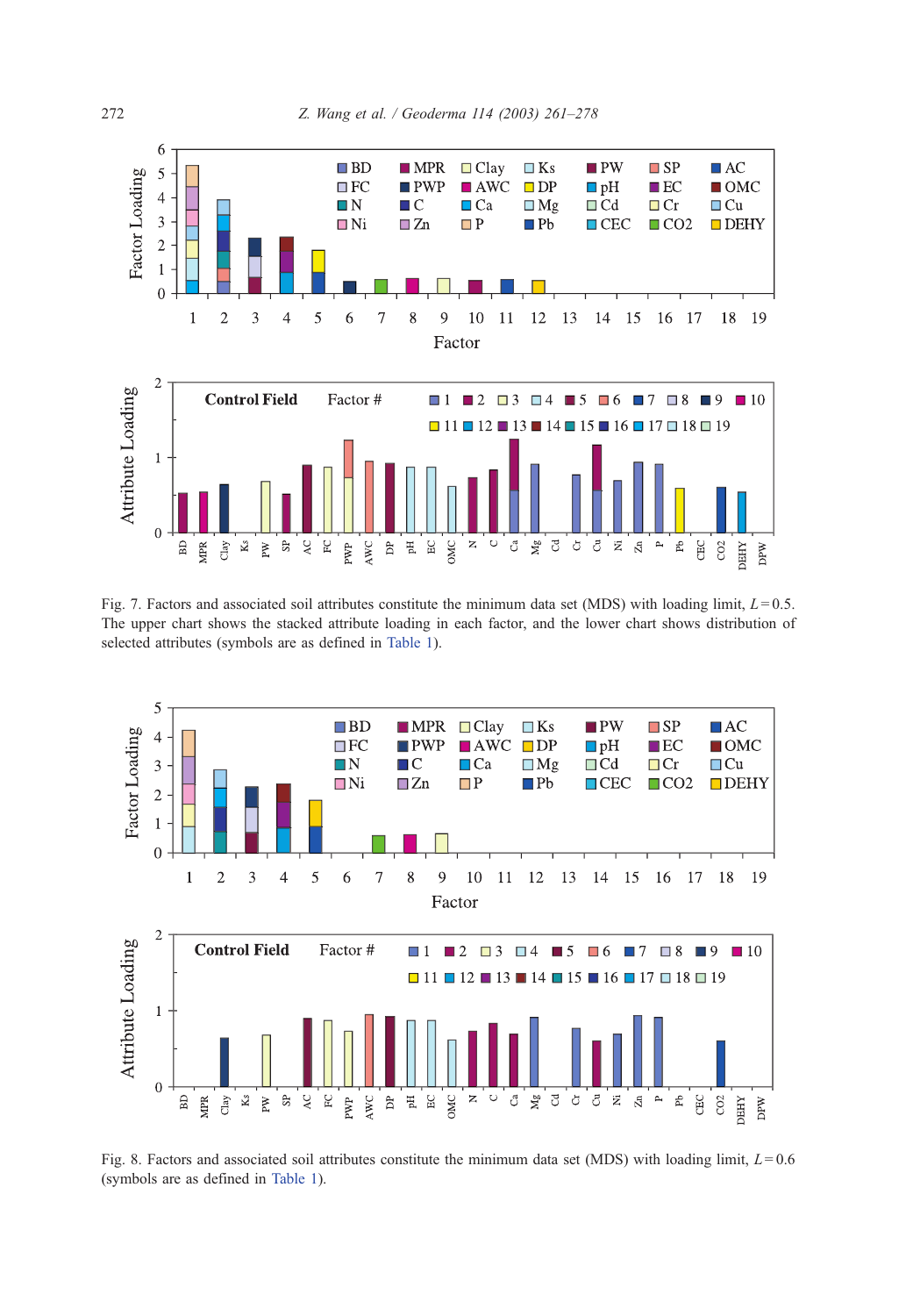<span id="page-12-0"></span>

Fig. 9. Factors and associated soil attributes constitute the minimum data set (MDS) with loading limit,  $L=0.7$ (symbols are as defined in [Table 1\)](#page-4-0).



Fig. 10. Factors and associated soil attributes constitute the minimum data set (MDS) with loading limit,  $L=0.8$ (symbols are as defined in [Table 1\)](#page-4-0).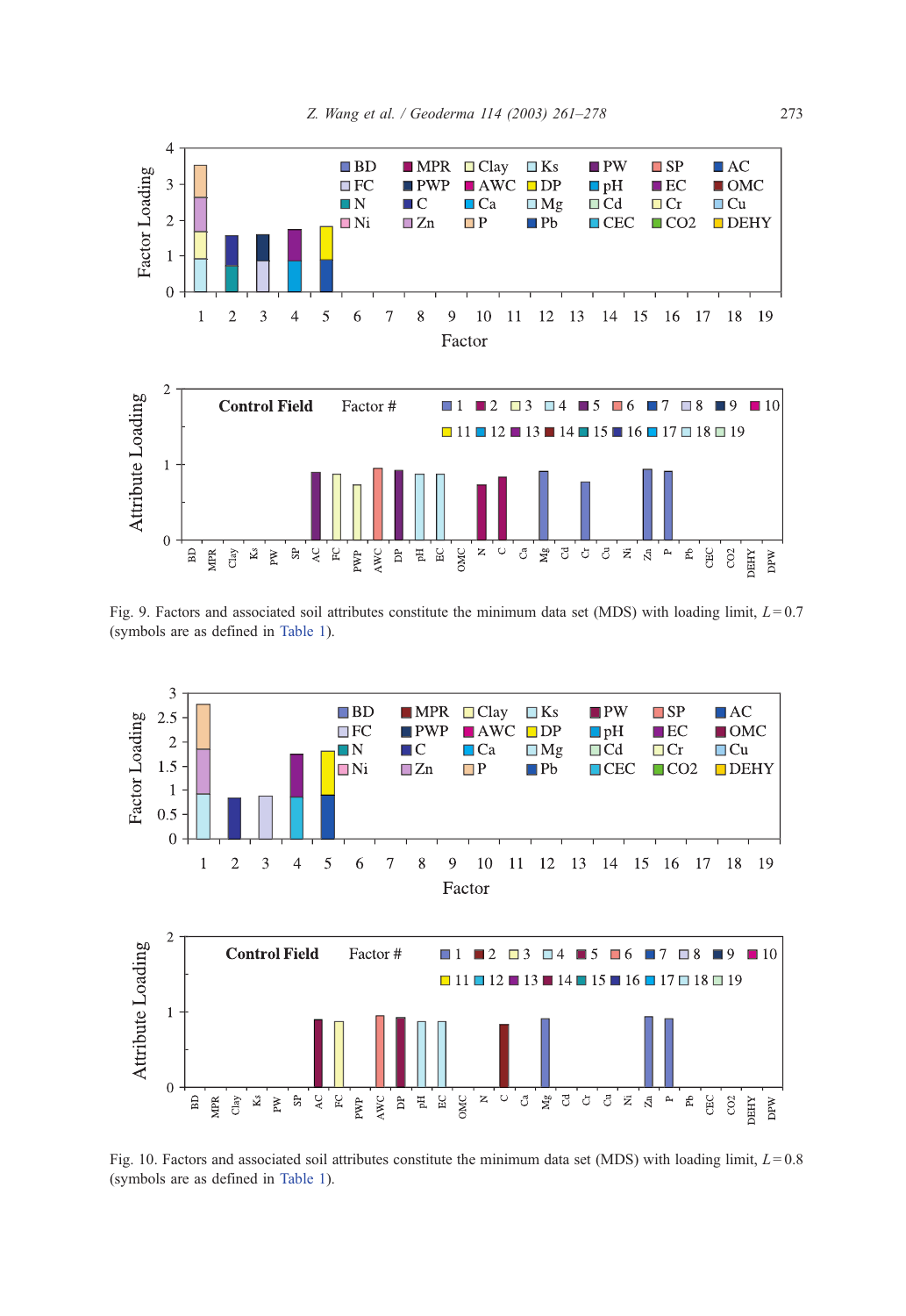<span id="page-13-0"></span>

Fig. 11. Factors and associated soil attributes constitute the minimum data set (MDS) with loading limit,  $L=0.9$ (symbols are as defined in [Table 1\)](#page-4-0).

limit of  $L = 0.85$ , is shown in [Fig. 12.](#page-14-0) The treated field had six representatives (AC, PWP, AWC, DP, Zn, and P), while the control field had nine (AC, FC, AWC, DP, pH, EC, and Mg, Zn, and P). It appeared that much of the variance in both the control and the reclaimed wastewater-treated fields originated from the variations in the soil physical attributes. Soil attributes representing the biological characteristics did not vary significantly, and they did not make the list of the minimum data set. The soil attributes measuring the physical properties of the soils are mathematically interrelated that  $AC = FC + DP = (PWP +$ AWC) + DP. These parameters may be consolidated and represented by AC and DP (or FC). The characteristic representatives of each field may be reduced. They are AC, DP, Zn, and P for the reclaimed wastewater-irrigated (treated) field, and AC, DP, pH, EC, and Mg for the control field.

#### 3.4. Soil quality assessment

The combination of the MDS of the control and the treated fields yields the parameters (AC, DP, pH, EC, Mg, P, and Zn) through which the soil quality of the reclaimed wastewaterirrigated field and the control field may be compared. [Fig. 13](#page-15-0) summarizes the graphic comparisons of AC, DP, pH, Mg, P, and Zn between the reclaimed wastewater-treated and the control fields.

These parameters are the reasonable indicators for the soil quality of reclaimed wastewater-irrigated fields. The soil total porosity (AC) and the drainage porosity (DP) reflect soil's ability to absorb and release water. They represent the soil's fundamental character-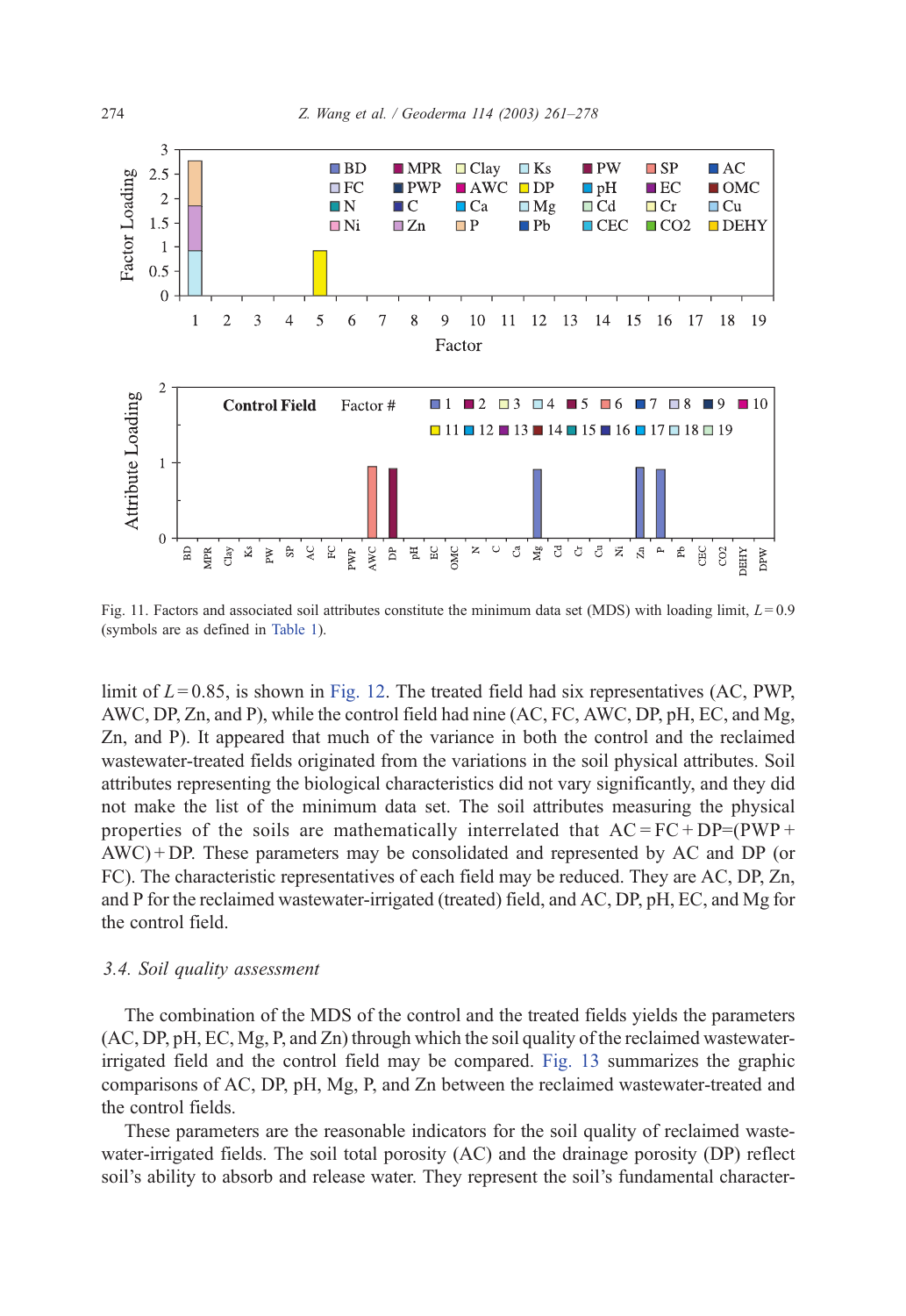<span id="page-14-0"></span>

Fig. 12. Soil attributes that contribute most significantly to the variances of the control and the reclaimed wastewater-treated fields.

istics that affect soil physical properties such as hydraulic conductivity and bulk density, and are affected by other inherent soil properties such as Clay, OMC, MRP, etc. As the control and treated fields are adjacent to one another and have the similar soil texture, AC and DP will be indicative of the cultivation practices.

The pH and EC of the soils are indicators of the background chemical matrices of the soils, and they may be, over the long run, affected by the cultural practices, water quality, and fertilizer inputs. The Ca and Mg contents of the soil are usually indicative of the soil cation exchange capacity that is fundamental in determining the soil's ability to retain and release nutrients, including trace elements. In irrigated soils, the Ca content may not be clearly distinguished, as Ca is a prevalent cation in the irrigation water and the receiving soil is expected to contain abundant Ca on the exchange complex and as precipitates. As a result, Mg, in this case, will be a reasonable substitution, as Mg chemically interacts in proportion with Ca. Comparing to the source water, the reclaimed wastewater is expected to contain higher concentrations of P and Zn. They are representatives of residual pollutants in the reclaimed wastewater. Long-term reclaimed wastewater application may introduce significant amounts of P and Zn into the receiving soil.

The soil quality differences between the treated and control fields, as measured by these parameters, were relatively minor. All of their values were well within the ranges that were typical for cropland soils and were suitable for sustaining crop production. Only the AC and Mg of the two fields are significantly different  $(p<0.05)$ . Both the AC and Mg of the control field were higher than those in the reclaimed wastewater-treated field. It appeared that the long-term reclaimed wastewater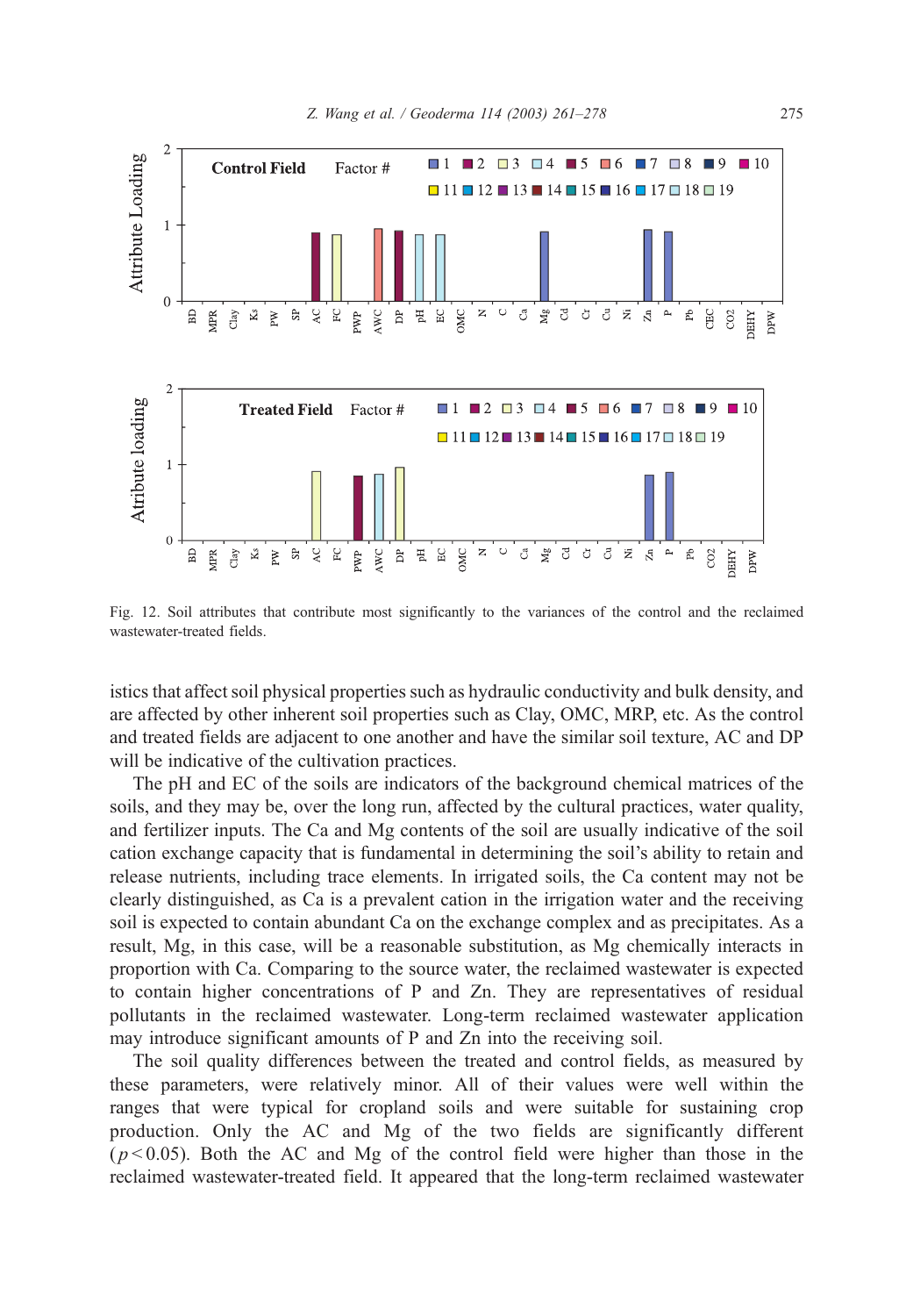<span id="page-15-0"></span>

Fig. 13. Comparison of soil porosity (AC), drainage capacity (DP), pH, EC, Mg, Zn, and P of the control and the reclaimed wastewater-treated fields (units for each parameter is identified in [Table 1\)](#page-4-0).

irrigation has slightly increased the soil compaction, as the AC of the treated field was significantly lower than that of the control. The physical attributes represented by AC (DC, FC, PWP, and AWP) would be affected accordingly. The lower Mg content of the reclaimed wastewater-irrigated field may be an indication that the ability of the soil in retaining nutrients is lower. Indicators of pollutant accumulation in the soils, P and Zn, were not significantly different between the control and treated fields. It suggests that reclaimed wastewater irrigation does not result in pollutant accumulation in the receiving soil.

## 4. Summary and conclusions

Many soil attributes may be employed to assess the soil quality. There is not a standardized and objective procedure to identify the necessary parameters. Following the data collection, the number of the measured factors that should be included in the assessment is a dilemma, as several parameters may result in conflicting interpretations. In this study, 29 physical, chemical, and biological attributes of soils at a long-term reclaimed wastewater-irrigated field in Bakersfield, CA and an adjacent non-wastewater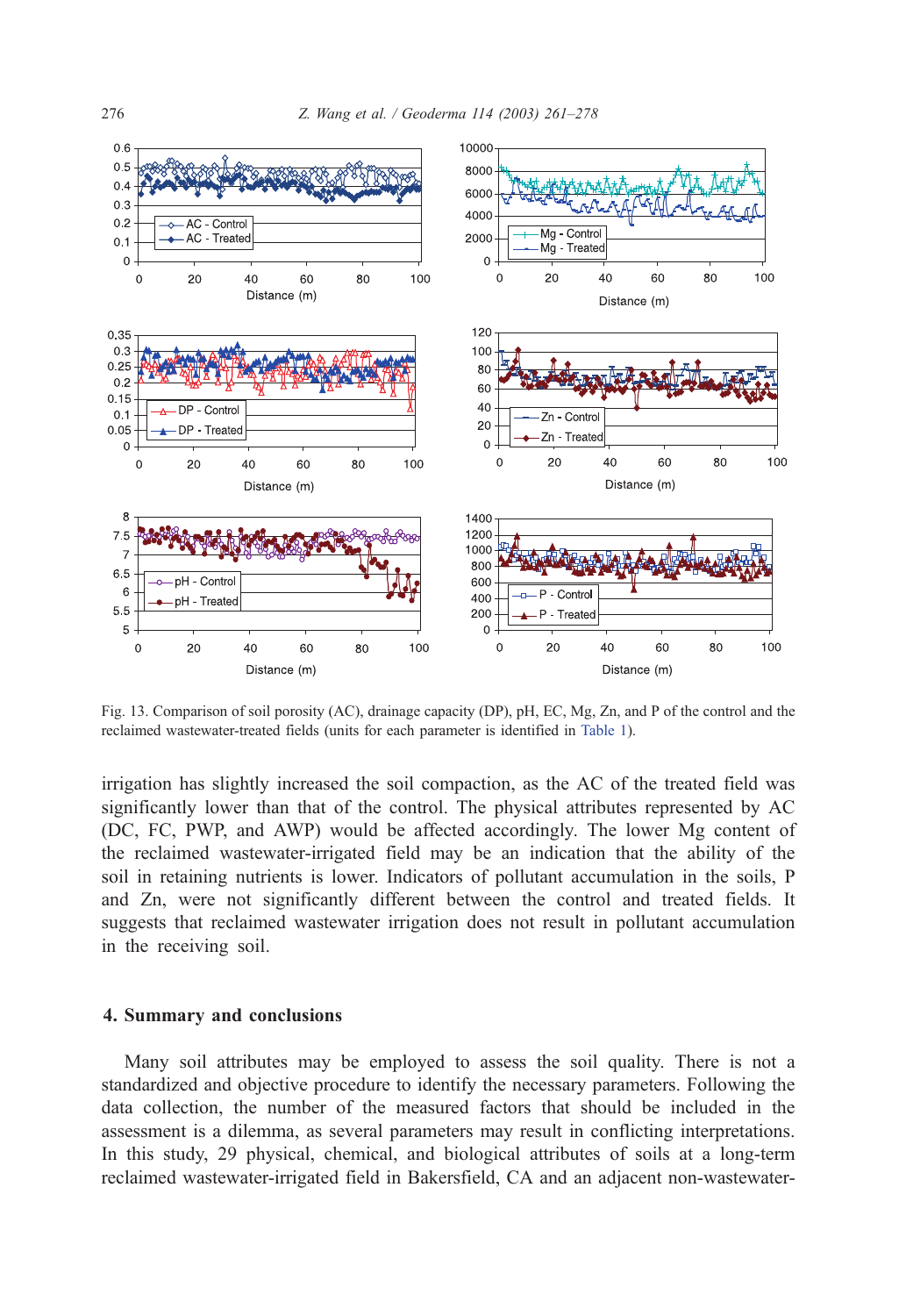<span id="page-16-0"></span>irrigated control field were determined with samples collected along a 100-m transect at 1 m interval. The two fields had been cultivated with varieties of field crops over the past 70 years. The spatial variability of the data was evaluated, the principal component method was employed to identify the soil attributes that are most significant in describing the variance of the fields, and soil quality of the treated and control fields was compared. The following results were found.

- The majority of the soil attribute values followed a normal distribution with relatively narrow data dispersion. Values of saturated hydraulic conductivity (Ks), maximum cone penetration resistance (MPR), organic C, Ca, Mg, Cu, and Cd contents of the soil, and dehydrogenase activity (DEHY) were noticeably skewed. The skewness was characterized by wide ranges between minimum and maximum values, means slightly larger than medians, and small number of extreme outliers distributed among observations in a narrow range. As the samples were collected spatially, the dispersion of the data was indicative of possible spatial variability of the field.
- All of the soil attributes were more or less spatially structured. For the majority of soil quality attributes, semivariograms indicated interdependency of the data with ranges of 10 –15 m. Based on the cross-correlation analyses and spectral analyses, there was not strong cross-correlations among the 29 attributes and cyclic effects along the soil sampling transects. The spatially varied distribution of the data indicated that spatial variability should be accounted for in the selection of soil attributes for soil quality assessment.
- A minimum data set (MDS) was identified through factor/principal analysis. Soil porosity (AC), drainage capacity (DP), pH, EC, Mg, Zn, and P may be used to describe the variances of the treated and the control fields.
- Comparing to soils of the nonreclaimed wastewater-irrigated control field, the soil quality of the long-term reclaimed wastewater-irrigated field was only significantly different in their total porosity and Mg content. The total porosity and Mg contents of the control soil were significantly higher than the reclaimed wastewater-treated field. While soils in both fields are judged suitable for crop production, the long-term wastewater irrigation appeared to result in a slight increase in the compaction of the receiving soil and reduction in capacity of holding nutrients.

## References

- Bazza, M., Shumway, R.H., Nielsen, D.R., 1988. Two-dimensional spectral analyses of soil surface temperature. Hilgardia 56,  $1 - 28$ .
- Brocklebank, J.C., Dickey, D.A., 1986. SAS System for Forecasting Time Series, 1986 ed. SAS Institute, Cary, NC, USA.
- Casida Jr., L.E., 1997. Microbial metabolic activity in soil as measured by dehydrogenase determinations. Appl. Environ. Microbiol. 34, 630-636.
- Cressie, N.A.C., 1991. Statistics for Spatial Data. Wiley-Interscience, New York.
- Doran, J.W., Parkin, T.B., 1994. Defining and assessing soil quality. In: Doran, J.W., et al. (Eds.), Defining Soil Quality for a Sustainable Environment. SSSA Special Publication 35, pp. 3 – 21. Madison, WI.
- Doran, J.W., Parkin, T.B., 1996. Quantitative indicators of soil quality. Methods for Assessing Soil Quality. Soil